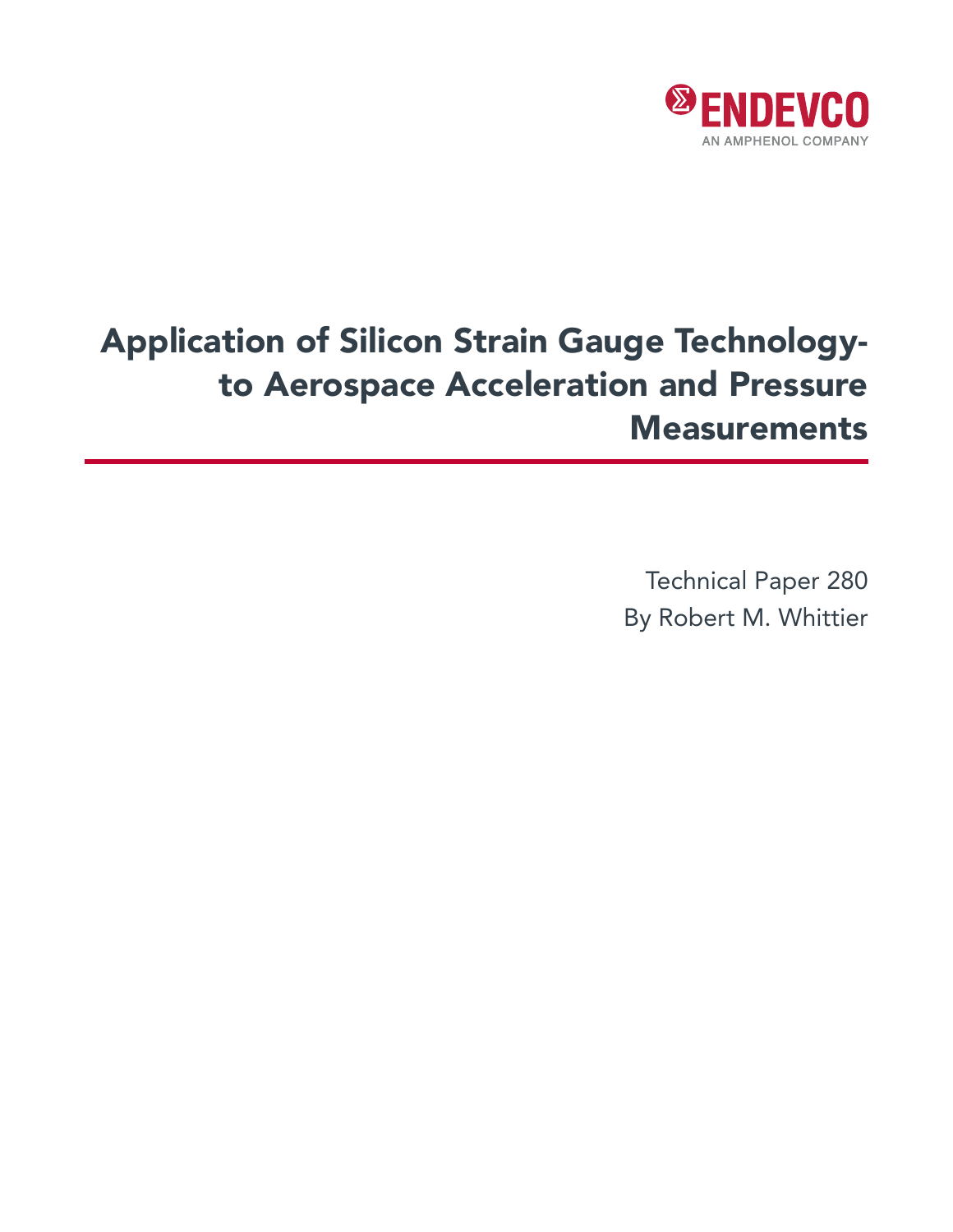

f



# **APPLICATION OF SILICON S TRAIN GAUGE TECHNOLOGY TO AEROSPACE ACCELERATION AND PRESSURE MEASUREMENTS**

Robert M. Whittier, Manager, Development Engineering Jon Wilson, Marketing Manager, Test Instrumentation ENDEVCO Rancho Viejo Road San Juan Capistrano, CA 92675

# INTRODUCTION

The world of transducer techology centers around engineering trade-offs. Generally, the compromises are between the performance characteristics of the transducer and its environmental requirements or the constraints imposed by the phenomenon being measured. With aerospace accelerometers and dynamic pressure transducers, typical performance requirements are high sensitivity, wideband frequency response, and wide dynamic range. Common environmental problems are high and low temperature extremes, shock, vibration, moisture, base strain, and thermal transients. Constraints are typically size and weight.

Most of these sensors utilize either piezoelectric or piezoresistive sensing elements. While our firm manufactures both types, the intent of this paper is to describe the design and application of piezoresistive (PR) transducers.

When designing PR sensors for aerospace use, we are generally seeking efficiency, i.e., high output per unit voltage applied, and wideband frequency response starting at dc. The combination of these two factors is expressed as a "figure of merit". As a good start, PR silicon gages provide gage factors about two orders of maganitude greater than metal or foil

gages. In both accelerometers and pressure sensors we achieve dramatically greater efficiency through the use of transduction elements which focus the dynamic forces at the tiny area where the gages are located. These considerations represent the main thrust of this paper.

TP280

### ACCELEROMETER DESIGNS

The strain gage shown in Figure 1 is used in Endevco PR accelerometers. It is fabricated from a single piece of silicon. In use, it becomes one element of a wheatstone bridge circuit.

Two factors are important in gage design, as it pertains to the transduction element. First, the gage's sensitivity with applied force increases as the active gage area is diminished. Therefore the active area of the gage must be as small as possible. Secondly,



Figure I. Patented semiconductor strain gage with large mounting pads and narrow active neck



30700 RANCHO VIEJO ROAD • SAN JUAN CAPISTRANO, CA 82675 TELEPHONE [714) 493-8181 • TWX 910-596-1415 • TELEX 68-5608

ANAHEM.CA - ATLANTA.GA - BALTMOREMD - BATON-ROUGE,LA - BOSTON-MA - CHICAGO-IL - PORTON T-HARTFORD.CT - MALDATD.CA<br>WAMSTIC.CT - WESTVILLE.NJ - ARGENTINA - AUSTRALIA - BELGIUM - BRAŽIL - CANADA - CHILE - FINIAND - FRANCE -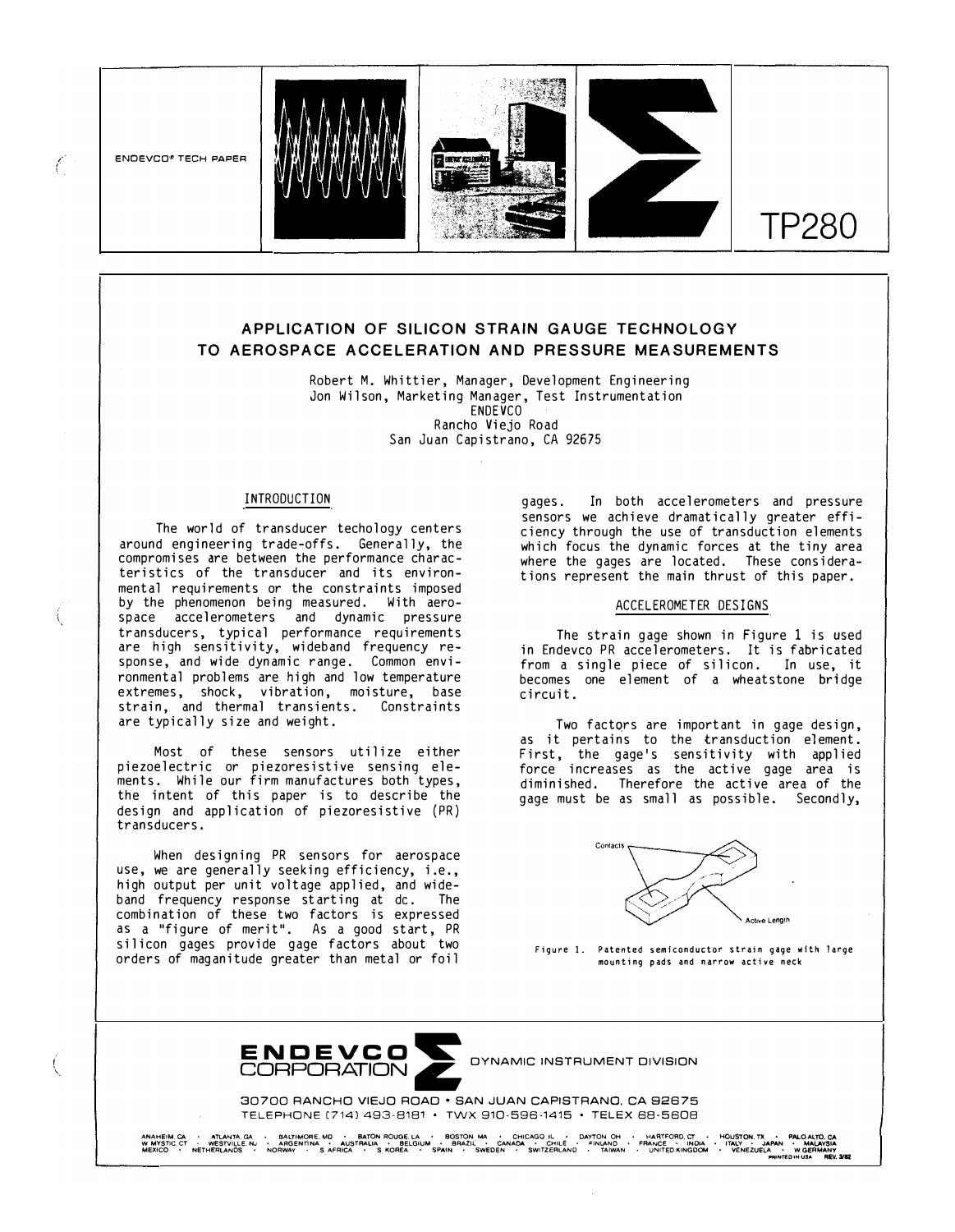the gages must be bonded to the forceproducing structure. To achieve an inelastic bond, the bonding area must be maximized.<br>Endevco's patented "dumbbell" shaped gage satisfies both of these requirements. Two large mounting pads are connected by a narrow compliant neck which is the active part of the gage.

Endevco's PR accelerometers utilize a cantilevered transduction mechanism. The strain gages are mounted across a slit in a small beam which is rigidly attached to the base of the<br>accelerometer at one end and provides a cantilevered mass on the other end. The structural system provides linear forces to the beam, proportional to the acceleration motion of the transducer.

Miniature designs usually have just two strain gages, one in compression and the other in tension. A schematic drawing of this design is shown in Figure 2. This configuration maximizes the accelerometer's figure-of-merit, in



Figure 2. Half-bridge accelerometer design using two gages on a cantilever beam

a small package. Bridge completion resistors are located in an external signal conditioner or, at the expense of size, within the accelerometer. This arrangement permits shunt calibration of the measurement system. Some transducers are fully bridged and, with their high sensitivity, they can be powered very simply<br>and their output fed directly to most voltmeters, oscilloscopes, and recorders.

These devices are undamped and therefore produce no phase shift over their useful frequency range, typically from steady state to 1200 Hz. A miniature accelerometer is shown in Figure 3. Overall dimensions are as small as  $10x$  4.6 x 10 mm and weight is as little as one gram.



Two times actual size

#### Figure 3. Model 2264A Miniature Piezoresistive Accelerometer

Miniature designs are guaranteed to withstand environmental shock of more than twice their rated measurement range. They must be<br>handled rather carefully, however, because they will be damaged if they are dropped and their

natural resonance is excited. And in some applications, there can be environmental shocks<br>much greater in amplitude than the vibration being measured. To satisfy these situations, designs are available which have a longer cantilever mass protected by overload stops. See Figure 4. Additionally, some models are also



Figure 4. Accelerometer design using cantilever beam with overload stops



Figure 5. Accelerometer with compensation resistors and overload stops

oil-damped to provide a critically damped frequency response. See Figure 5. A typical transducer with overload stops and oil damping is shown in Figure 6. These units have a 5/8-inch hex mounting base and a height of 25 mm.



Figure 6. Model 2262A Piezoresistive Accelerometer with overload stops and damping ACCELEROMETER APPLICATIONS

It is well to discuss the trade-offs between piezoresistive and the more widely used piezoelectric accelerometers. Table I shows that PR accelerometers feature primarily a low output impedance which simplifies interconnection with signal conditioners, simple turnover

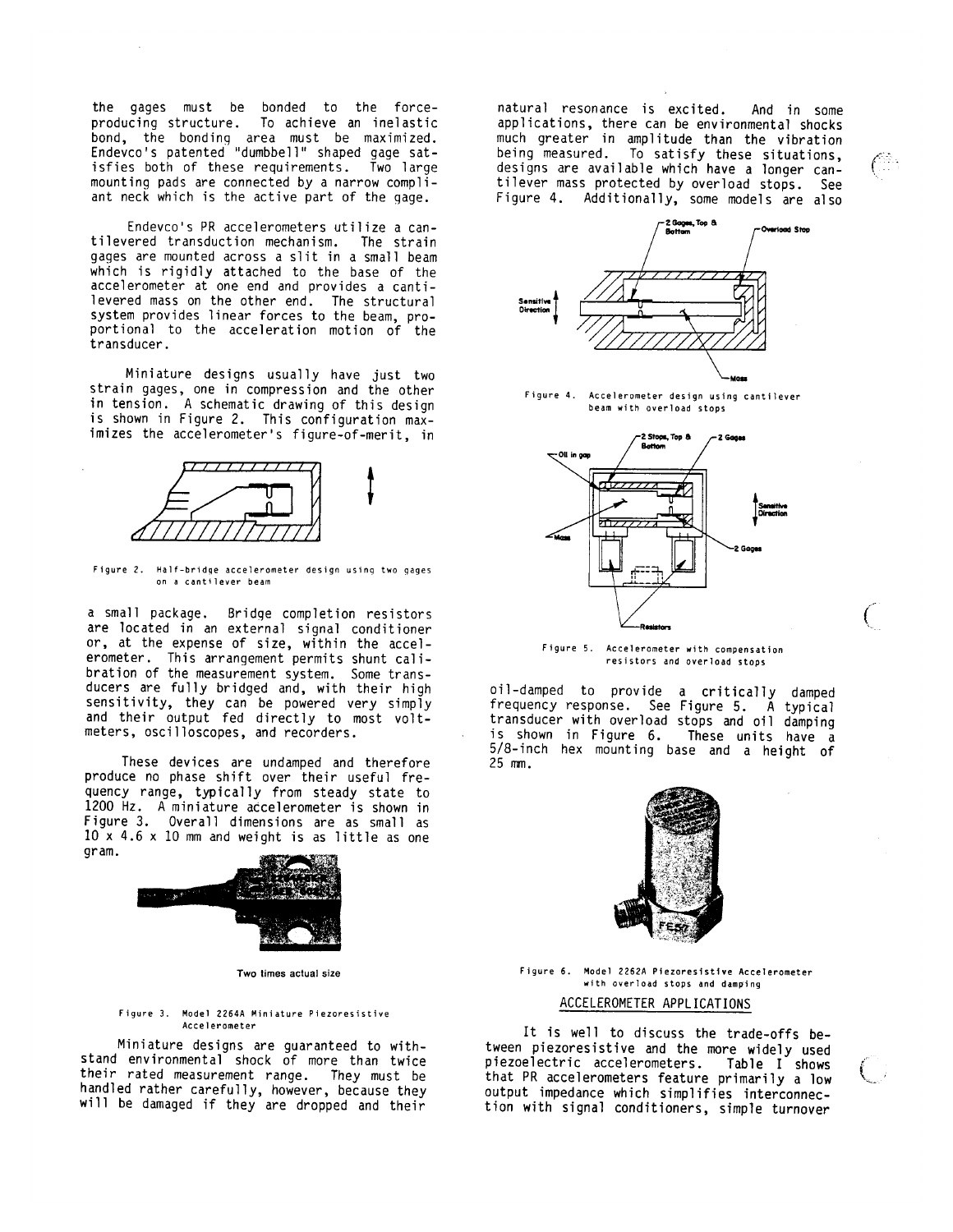calibration, and alternative shunt calibration. Their most significant application advantage is steady state response.

| Self-generating                                                  | Piezo-<br>electric<br>Yes | Plezo-<br>resistive<br>N٥ |
|------------------------------------------------------------------|---------------------------|---------------------------|
| DC response                                                      | No.                       | Yes                       |
| Sensitivity to non-<br>vibration environments                    | Low"                      | Very low                  |
| Low impedance output                                             | N٥                        | Yes                       |
| High temperature                                                 | Yes                       | No                        |
| Cryogenic temperature                                            | Yes                       | No                        |
| Turn-over or shunt<br>calibration                                | No                        | Yes                       |
| Subminiature designs                                             | Yes                       | No                        |
| Zero shift at high shock                                         |                           | No                        |
| Rugged, high sensitivity<br>designs                              | Yes                       | No                        |
| Availability of damped<br>resonance designs<br>Depends on design | No                        | Yes                       |

#### Table 1. Trade-offs between piezoelectric and piezoresistive accelerometers

PR accelerometers are widely used for transportation shock measurements, blast studies, and automotive crash studies where low frequency vibrations or long duration shocks require near-dc response. Reliable data can often be obtained from 0.1 Hz to 5000 Hz with no phase shift, thereby replicating the transient condition. Their low mass and wideband frequency response also bring wide usage for modal testing, flutter testing, weapons effects testing and biomechanical studies.

Ranges are available from 10 g to 50 000 q. Case configurations include miniature designs, integral electronics models, and triaxial units. One triaxial model used in the heads of anthropomorphic dummies for automotive crash tests has user-replaceable sensing elements.

# PRESSURE TRANSDUCER DESIGNS

Pressure transducer designs have also been made more efficient by achieving stress concen-<br>trations at the gage locations. The use of PR gages diffused into a flat circular diaphragm of silicon is an old techology. But the anisotropic etched, transverse gage design has made several state-of-the-art contributions to pressure transducer technology.

Stresses need not be spread over a large area as with a flat circular diaphragm.  $Be$ cause the diaphragm undergoes bending stresses during measurement, stress concentrations can be achieved by varying the thickness of the bending element. This is one of the basic conceptual differences which gives this transducer superior performance.

A typical sculptured diaphragm is shown in Figure 7. Note the two thicknesses. It is considerably thicker at the outer edge, and it has two islands in the middle section. Notice how closely the islands come to each other and to the edge. This is shown much better in the micrograph photograph in Figure 8. It can be easily seen that a distributed load, or



Figure 7. Photograph of diaphragm taken with scanning electron microscope, 0.05 in. (1.25 mm) 0.0.



Figure 8. Photomicrograph of diaphragm section through notches and islands

pressure, on one side results in stress concentrations at points A, B, and C where all the<br>bending occurs. If a stress sensitive material<br>is placed at these points, a sensor with improved efficiency results, in comparisoon to the flat diaphragm. The gage elements in our design are diffused into the diaphragm over the entire grooves at points A, B, and C.

The sculpturing of the diaphragm has explained a significant part of the benefits of this design, but not all. Optimizing the piezoresistive characteristics is also important. The piezoresistive coefficients of silicon semiconductor materials vary with the direction of stress in the crystal and with the dopant material and its amount. Most devices have been designed to stress the gage material so that the gage increases its length. This is the manner in which larger wire and foil gages are used. Another approach is to use a transverse gage laid lengthwise in the groove. As the groove bends, this gage is strained so that it effectively changes width.

A fundamental benefit from using the transverse gage is that pressure transducer amplitude linearity can be excellent, typically better than 0.1% BSL to full scale. The transverse gage has decreasing sensitivity in tension and increasing sensitivity in compression. With gages mounted in tension and compression, their average nonlinearity is close to zero. Parallel gages have decreasing sensitivity with increasing stress in both tension and compres-<br>sion, so that bridge nonlinearity is the average nonlinearity of both.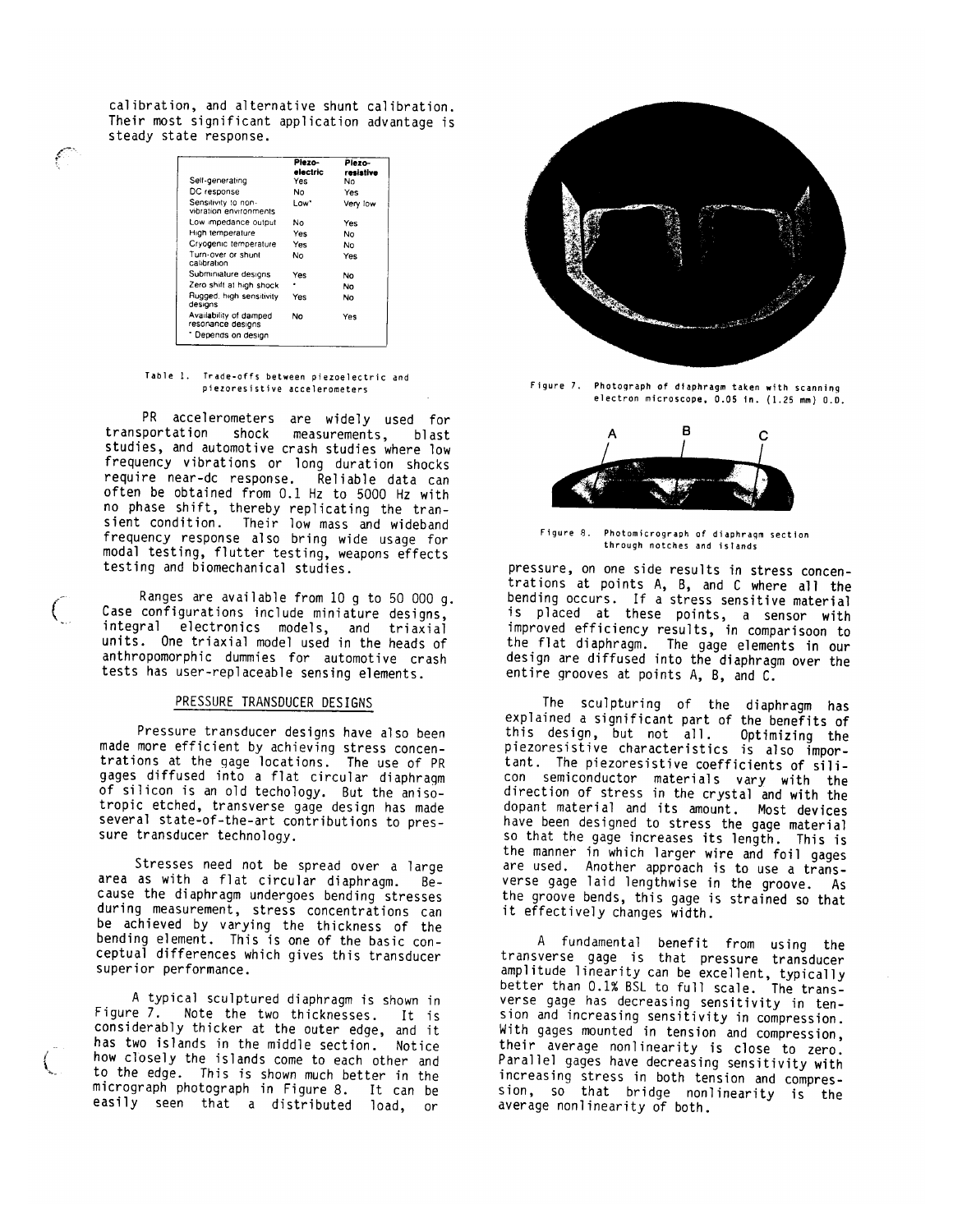

Figure 9. Examples of special and standard transducer by Endevco: Examples of special and standard transducer by endeved:<br>4) Model 8511; 2) side-on probe, 2000 psig; 3) Model 8507;<br>4) Model 8550M1; 5) probe for jet engine tests; 6) Model 8507<br>without temperature compensation; 7) Model 85 12) Integral electronics transducer

The combination of using stress concentration and transverse gages provides about three times better linearity than alternative flat-<br>diaphragm approaches. This advantage can be even greater for pressures above full scale. Many of these transducers provide one volt of output with less than 1% nonlinearity. For a more complete description of sculptureddiaphragm pressure transducers, request copies of Endevco TP277.

# PRESSURE TRANSDUCER APPLICATIONS

Dynamic pressure transducers are widely used in the aerospace industry. Turbulence is a major application. Transducers are flush mounted in wind tunnel models, in turbine<br>blades, and on aerodynamic surfaces during actual flight. Pressures lower than 0.001 psi can be measured at frequencies up to 10 kHz. Transducers are available in diameters down to

1.5 mm for use on curved panels or in restricted locations. Similar applications are found for high temperature units in jet engine testing. Figure 9 shows the variety of<br>configurations that are available using the technology.

Our pressure transducers have also played a major role in developing protection for nuclear power reactors. They have been used to study the structural integrity of ducts employed to inject excess steam into a pool of water in event of loss-of-coolant accidents. They were selected for this application because severe transient conditions produced an insignificant extraneous output from the transducer. They were able to measure post-impact pressure as low as 0.1% of rated full scale range despite the transient temperature environment. Moreover, they endured 20 months of such rugged testing on one reported project.

 $\int_0^{\frac{\pi}{2}}$